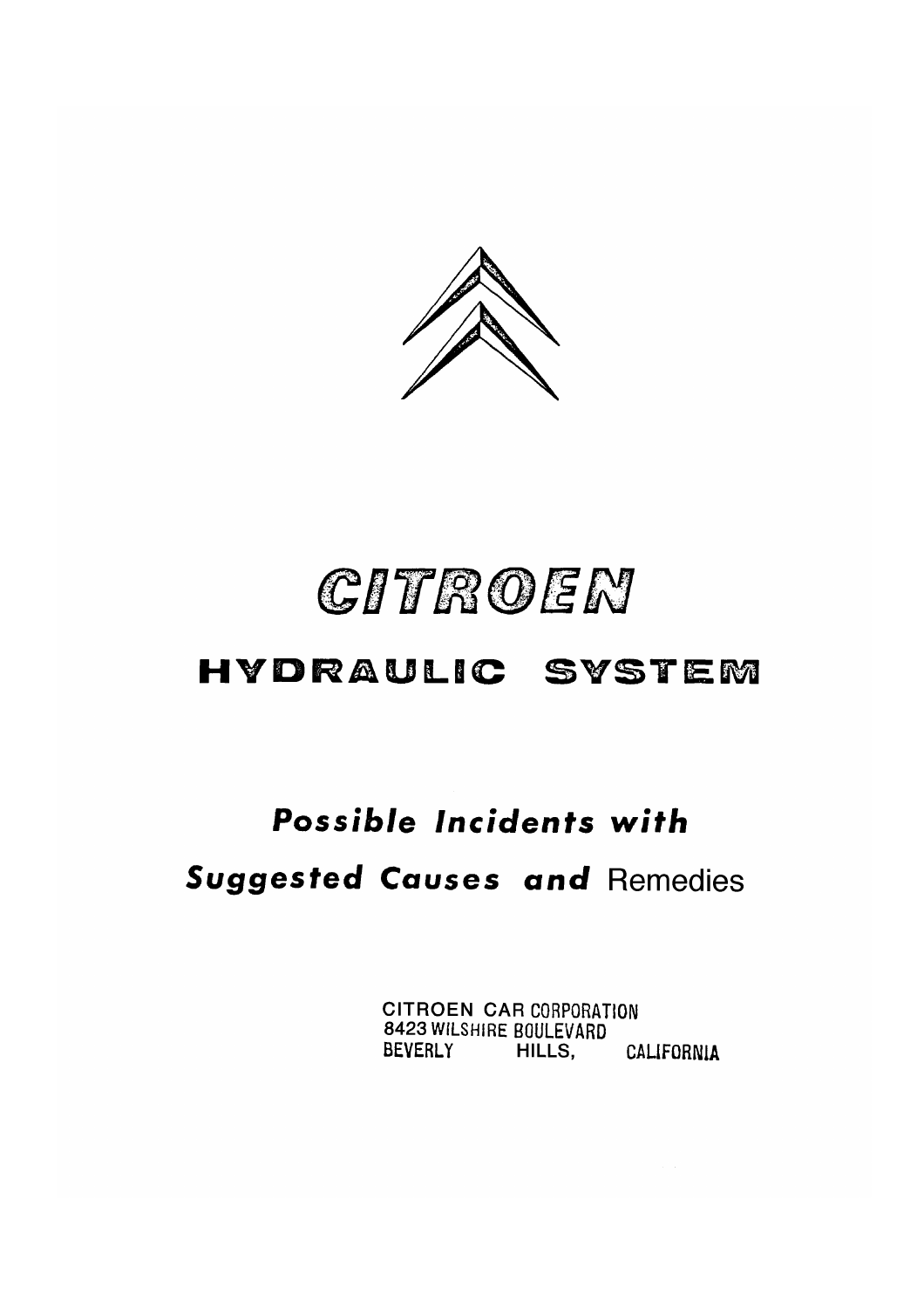### **GENERAL OBSERVATIONS**

The suggested causes and remedies in the following pages include some which may seem obvious, but all are based on experience over a long period. In other instances it will be necessary to recourse to the appropriate repair manual, which these suggestions in no way supersede.

In relation to any work on the hydraulic system, it is important that strict cleanliness is observed. Before any part of the system is disconnected or disturbed all foreign matter should be cleaned off, including surrounding areas. Use only industrial alcohol or methylated spirit for such a cleansing operation and for the further cleaning of any dismantled part.

The following booklets are available upon application to Slough**: -**

| F.137. | <b>Overhauling Shock Absorbers.</b>     | All Models         |
|--------|-----------------------------------------|--------------------|
| E 130  | Draining $\&$ Flushing Hydraulic System | $\Delta$ ll Models |

F.139. Draining & Flushing Hydraulic System. All Models.<br>F.141. Clutch Engagement & Gear Change. DS 19 Clutch Engagement  $& Gear Change.$ 

Reference is made to these booklets in the following pages.

Before disconnecting any high pressure pipe, release pressure from the main accumulator and from the circuit being disconnected.

To release the pressure from the whole hydraulic system it is necessary to: -

- (a) Unscrew the bleed screw on the pressure regulator by one full turn.
- (b) Place the manual height control lever in the lowest position and ensure that the suspension spheres can be rocked freely by hand.
- (c) Operate the hydraulic brake pedal until the car can be pushed with the brake pedal fully depressed.
- (d) Turn the steering wheel from lock to lock.

After disconnection and/or draining or replacement of the following parts, refill them

with hydraulic fluid before reconnection.

- (a) High pressure pump.
- (b) Rubber feed pipe from reservoir to high pressure pump.
- (c) Reservoir filter unit.

When the high pressure pump, rubber feed pipe, reservoir filter unit, pressure regulator or main accumulator have been removed and refitted for any reason it is necessary to bleed the system by running the engine with pressure regulator bleed screw slackened off by one full turn until all traces of air bubbles disappear from the fluid being returned to the reservoir. To check this, remove the filler cap from the reservoir and observe through the aperture the fluid being returned to the reservoir. Tighten pressure regulator bleed screw and allow pressure to build up until pressure regulator cuts out. Release pressure regulator bleed screw and again observe if all traces of air have disappeared from fluid so released. Finally, tighten the pressure regulator bleed screw.

If difficulty is experienced in making high pressure pump function, as indicated by the absence of any flow of fluid into the reservoir, it becomes necessary to prime the high pressure pump. This can be effected by removing the complete filter assembly from the reservoir, inverting it and filling it with hydraulic fluid with the engine running. When the fluid is obviously being drawn into the high pressure pump, top up the inverted filter with fluid and replace it as quickly as possible into the reservoir.

After reconnection of any pipe or unit associated with the brake circuit it is advisable to bleed the brake circuit by means of the bleed screws provided for this purpose.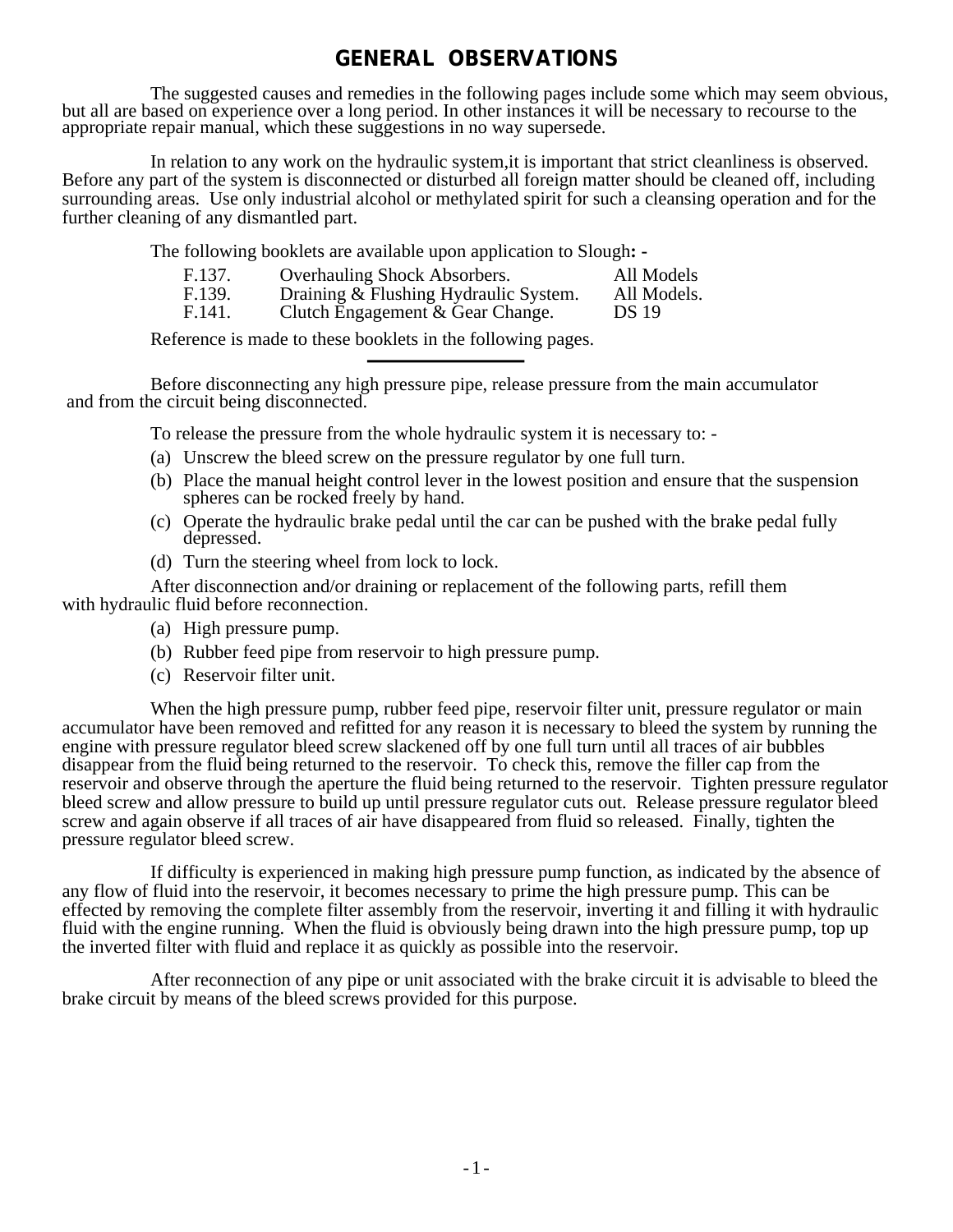### **QUICK CHECK OF HIGH PRESSURE PUMP AND PRESSURE REGULATOR**

*(This operation can only apply if all possible causes mentioned in incident 1 have been eliminated)*

Slacken pressure regulator bleed screw by one full turn; place manual height control in lowest position: (for DS only, place auxiliary clutch control in clutch lock position); start engine, tighten pressure regulator bleed screw and pressure regulator should cut out: -

For cars without power-steering  $(ID 19)$  - within 60 seconds – For cars with power-steering (all models) - within 20 seconds – after screws have been so tightened.

The term "cut-out" means that pressure has been built up and is detected by the falling off of the working noise made by the pump under load; this can also be ascertained by removing the filler cap of the reservoir and observing when the fluid is diverted into the reservoir.

The above "QUICK CHECK" is fairly satisfactory, but not necessarily completely accurate in all instances. If it is considered desirable to make a more definite check, it becomes necessary to make use of a high pressure gauge. This must be connected to the high pressure outlet of the pressure regulator by means of a suitable length of high pressure piping. The high pressure gauge should indicate a rise of pressure from zero**:-**

In 60 seconds for cars without power-steering (ID 19) to 130-140 kg/cm<sup>2</sup> (1850-2000 p.s.i.):

In 20 seconds for cars with power-steering (all models) to  $150-175 \text{ kg/cm}^2$  (2133-2490 p.s.i.)

This is after the pressure regulator bleed screw has been tightened and the engine is running at between 550-650 r.p.m.

The engine should then be switched off and a period of ten seconds allowed to elapse for stabilization of high pressure recorded. If no appreciable further loss of pressure is recorded, it can be assumed that the high pressure pump and pressure regulator are functioning satisfactorily. If pressure does drop rapidly, the pressure regulator is faulty and must be changed.

Should it be necessary to increase the speed of the engine to above 1,000 r.p.m. to obtain cut-out, this indicates that the high pressure pump is faulty, providing the pressure regulator itself has no internal leak as previously established.

NOTE: When working on the DS 19, do not forget to release the auxiliary clutch control when the check is finished.

When the above check has been concluded satisfactorily, it is proved that the high pressure has been built up and contained between the high pressure pump and the pressure regulator; therefore any further loss of high pressure that takes place when the whole hydraulic system is reconnected must occur within one or more of the hydraulic circuits. The source of such internal leaks can be pinpointed with the use of the high pressure gauge and isolation of each circuit and hydraulic unit.

This is not difficult, but a good knowledge of the whole of the hydraulic system is necessary to enable the operator to carry out such an hydraulic test, and reference to the appropriate operation in the repair manual will be required to obtain full details of procedure and repair.

Following the stopping of the engine, and after an interval of several hours, some loss of pressure can occur. This is not an unusual feature and can be due to small internal pressure leaks. For example, the brake warning light may come on to indicate a pressure loss, but providing this light is extinguished within a short time after the engine has started, it is not indicative of an hydraulic defect. Similarly, any height loss should also quickly be restored when the engine is again running, indicating that full pressure is resumed.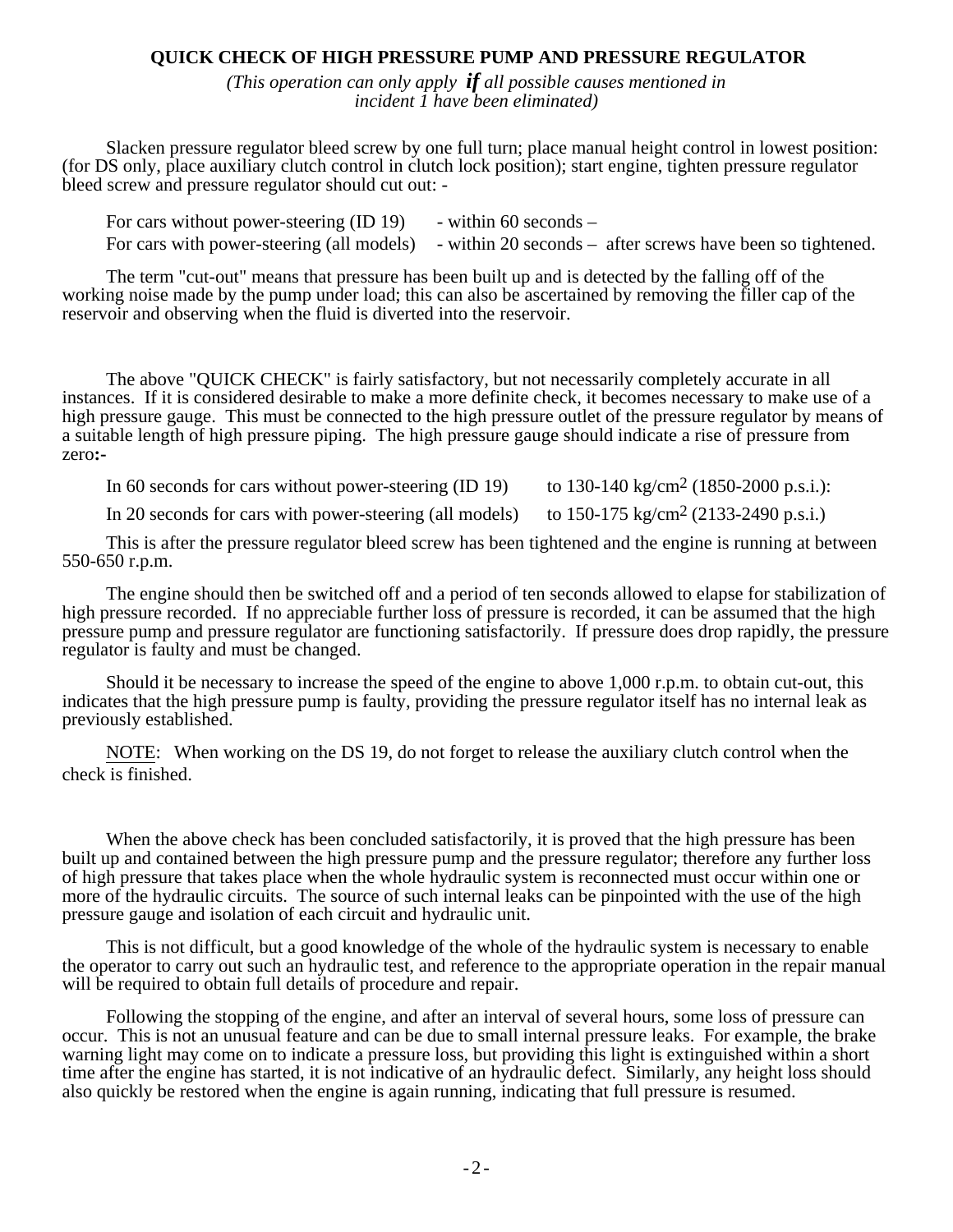#### INCIDENT POSSIBLE CAUSES REMEDY **GENERAL SYSTEM**

|    |                                               | GENEKAL Ə I Ə I EM                                                                   |                                             |
|----|-----------------------------------------------|--------------------------------------------------------------------------------------|---------------------------------------------|
| 1) | High pressure                                 | Insufficient fluid in reservoir.                                                     | Top up to level.                            |
|    | absent or low                                 | Pressure regulator bleed screw loose.                                                | Tighten.                                    |
|    |                                               | Ball behind pressure regulator screw<br>missing.                                     | Replace.                                    |
|    |                                               | Rubber pipe from reservoir to high pressure<br>pump empty of fluid or obstructed.    | Clear obstruction                           |
|    |                                               | Filter in hydraulic reservoir dirty or obstructed.                                   | Thoroughly clean filter                     |
|    |                                               | High pressure pump belts broken or slipping<br>(DS 19, DW $&$ ID 19 power steering). | Replace and/or adjust tension.              |
|    |                                               | High pressure pump pulley loose on<br>shaft (key sheared or missing).                | Replace key.                                |
|    |                                               | Pipe between high pressure pump and<br>pressure regulator obstructed.                | Clear.                                      |
|    |                                               | Filter outlet pipe obstructed.                                                       | Clear.                                      |
|    |                                               | Joint between filter outlet pipe and<br>flange unsound                               | Fit new joint.                              |
|    |                                               | Filler cap air vent hole obstructed.                                                 | Clear.                                      |
|    |                                               | High pressure pump faulty (see pressure<br>check page 1).                            | Change pump                                 |
|    |                                               | Pressure regulator faulty (see pressure<br>check page 1).                            | Change pressure<br>regulator.               |
| 2) | Rapid loss of<br>high pressure                | Main accumulator gas pressure at zero.                                               | Change main<br>accumulator.                 |
|    | and/or height<br>after engine<br>has stopped. | Abnormal internal leak in power<br>steering.                                         | Change gear<br>selector unit.               |
|    |                                               | Abnormal internal leak in brake control<br>pedal unit.                               | Change brake control<br>pedal unit.         |
|    |                                               | Abnormal leak in height corrector.                                                   | Change height corrector.                    |
|    |                                               | Leak from suspension cylinder                                                        | Fit new seals or change<br>suspension unit. |

When a car is new some fall in fluid level can occur as the fluid becomes fully distributed throughout the system. Similarly, the level will drop if for any reason the suspension bellows have been changed or drained. Fluid must partially fill these bellows before it can be returned to the reservoir. In these circumstances top up as necessary.

| 3) | Hydraulic<br>fluid level<br>in reservoir<br>drops with<br>no sign of<br>external loss. | Obstruction or blocking of the return<br>pipe from the suspension bellows to<br>the reservoir can be due to the return<br>pipe being trapped or pinched. This<br>incident is confirmed by the affected<br>bellows swelling to abnormal size. | Trace source of obstruction<br>or trapping and clear, or fit<br>new return pipe. |
|----|----------------------------------------------------------------------------------------|----------------------------------------------------------------------------------------------------------------------------------------------------------------------------------------------------------------------------------------------|----------------------------------------------------------------------------------|
|    |                                                                                        | Leak at gearbox cover piston/cylinder<br>ring seals, indicated by a rise in the<br>level of oil in the gearbox.                                                                                                                              | Fit new ring seals.<br>Drain gearbox, refill with<br>Gear oil E.P. 90.           |
|    |                                                                                        | $\mathcal{C}$ and $\mathcal{C}$ and $\mathcal{C}$ and $\mathcal{C}$                                                                                                                                                                          | $\sim$ 1 1 1 $\sim$ 1                                                            |

Excessive evaporation of solvent from Change hydraulic fluid.<br>
the hydraulic fluid, due to overheating (See booklet F. 139) the hydraulic fluid, due to overheating for prolonged periods.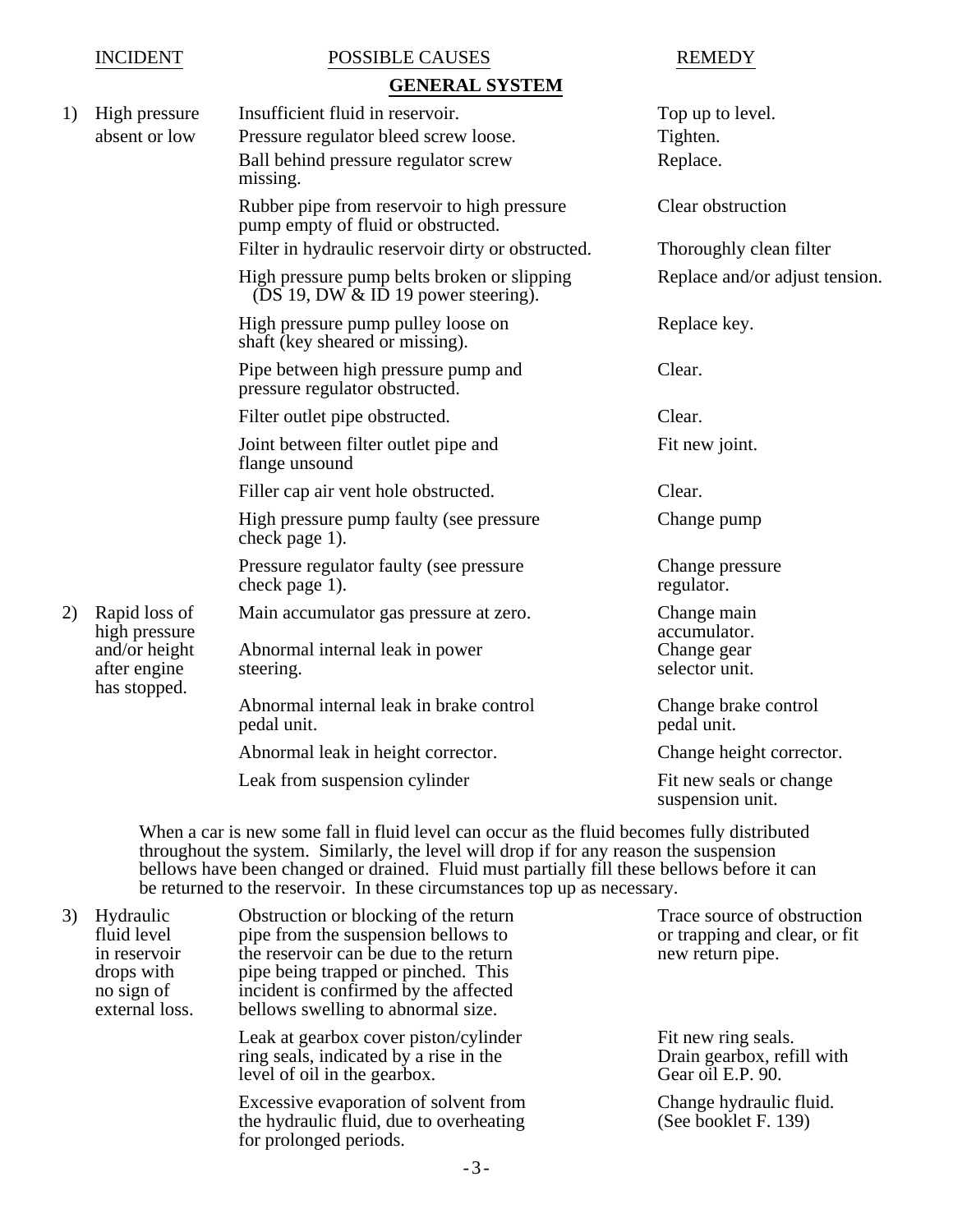#### INCIDENT POSSIBLE CAUSES REMEDY

### 4) Suspension Incorrect tyre pressures. Adjust. hard or too stiff

in operation. Suspension sphere(s) partially or Change affected spheres.<br>wholly deflated. Drain, flush and refill

Front and rear spheres interchanged. Fit spheres in their

Sphere identification

#### **Shock Absorber identification**:

Front (all types)  $-$  "AV" stamped on nut, or unmarked. Rear (Saloon) - "AR1" stamped on nut or unmarked Rear (Safari) - "AR2" stamped on nut. Hydraulic pressure too low or absent. Trace cause and rectify. Suspension piston seized or sticking Free off or change<br>in its cylinder. Piston cylinder ass Front anti-roll bar bushes too tight Adjust (mal-adjusted). Front anti-roll bar linkage rod ball Adjust. ends overtightened (mal-adjusted). Axle arm bearings seized or over-<br>Free off, or fit new bearings. tightened. Re-adjust. Front hub upper and/or lower pivot Adjust. balls too tight. Normal height setting too high or Re-adjust. too low. High pressure feed pipe obstructed. Clear. 5) Height correction Suspension spheres partially deflated Change suspension spheres. sluggish and heights slow High pressure supply pipes or height Clear obstructions. in rising. corrector passages obstructed.

Manual height control linkage not Clean and free off. moving freely.

Height corrector slide valve sticking Clean and free off.

in its bore. Height corrector control rod not Free off or change rod. functioning correctly

Height corrector restrictor and/or Clear obstruction. pressure return pipe obstructed.

Drain, flush and refill hydraulic system with fresh fluid. See booklet F. 139.

correct position.

- Front (all types) Stamped "59" on plug of top half, with blue paint around plug.
- Rear (ID 19, DS 19, DW) Stamped "26" on plug of top half
- (Safari) Stamped "37" on plug of top half and a ring in green paint around sphere. Shock absorbers interchanged, Fit shock absorbers in their correct incorrect type fitted, or faulty. Position, change for correct type or

recondition. See booklet F. 137.

- 
- where shoulder nut is fitted.
- 

See Incident 1.

Piston cylinder assembly.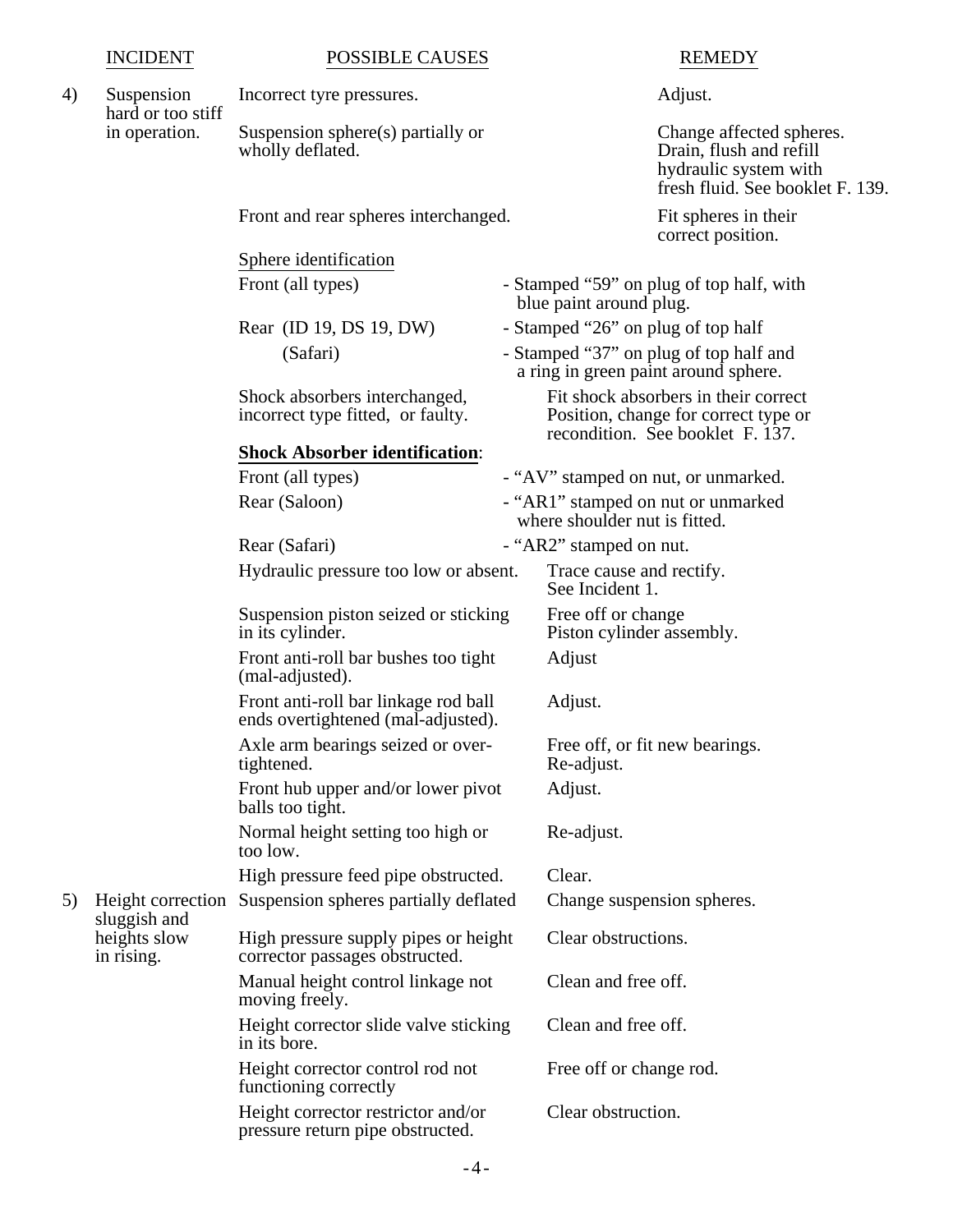|    | <b>INCIDENT</b>                              | POSSIBLE CAUSES                                                                                    | <b>REMEDY</b>                                                         |
|----|----------------------------------------------|----------------------------------------------------------------------------------------------------|-----------------------------------------------------------------------|
| 5) | cont.                                        | Front anti-roll bar bearings too tight.<br>Front anti-roll bar linkage rod ball<br>ends too tight. | Adjust anti-roll bar bearings.<br>Adjust linkage rod<br>ball ends.    |
|    |                                              | Front axle arm bearings and/or front<br>hub pivot balls too tight.                                 | Adjust bearings and<br>Pivot ball caps.                               |
|    |                                              | Shock absorbers not functioning<br>correctly                                                       | Recondition or change<br>shock absorber.                              |
|    |                                              | Hydraulic pressure too low.                                                                        | Locate and rectify. See Incident 1.                                   |
| 6) | and over-<br>correction                      | Height correction Air in height corrector and/or<br>suspension system                              | Drive car for a few miles<br>until air is dispersed.                  |
|    | continuing<br>and altering                   | Manual height control linkage<br>mal-adjusted                                                      | Re adjust.                                                            |
|    |                                              | Height corrector control movement<br>restricted.                                                   | Free off.                                                             |
|    |                                              | Height corrector restrictor<br>ineffective.                                                        | Rectify or change height<br>corrector.                                |
|    |                                              | Shock absorbers faulty.                                                                            | Change.                                                               |
| 7) | Knocks or<br>noises in<br>suspension.        | Shock absorbers not functioning<br>correctly.                                                      | Recondition shock absorbers as per<br>instructions in booklet F. 137. |
|    |                                              | Excessive play in front anti-roll bar<br>bearings.                                                 | Adjust or change bearings.                                            |
|    |                                              | Excessive play in ball ends of front<br>anti-roll bar linkage.                                     | Adjust ball ends.                                                     |
|    |                                              | Rear anti-roll bar clamp(s) loose.                                                                 | Adjust and tighten.                                                   |
|    |                                              | Excessive play in front hub pivot<br>balls and cups.                                               | Adjust hub pivot caps.                                                |
|    |                                              | Excessive play in upper or lower<br>axle link arm bearings.                                        | Adjust bearings and grease.                                           |
| 8) | Car will not<br>attain normal<br>height with | Manual height control lever in wrong<br>position.                                                  | Check position of manual<br>height control lever                      |
|    | engine running.                              | Normal height incorrectly adjusted.                                                                | Re-adjust to standard specifications.                                 |
|    |                                              | Height control rod clamp(s) not<br>securely tightened on anti-roll bar(s)                          | Adjust and tighten clamps.                                            |
|    |                                              | Total or partial loss of hydraulic<br>pressure.                                                    | Trace source of trouble and rectify.<br>See Incident 1.               |
|    |                                              | Height corrector slide valve seized<br>or sticking in its bore.                                    | Free off slide valve.                                                 |
|    |                                              | Height corrector fixing bolts loose.                                                               | Tighten bolts.                                                        |
| 9) | Suspension<br>too soft.                      | Shock absorbers not functioning correctly                                                          | Recondition shock absorbers as per<br>Instructions in booklet F. 137. |
|    |                                              | Suspension spheres at incorrect gas<br>pressures.                                                  | Change suspension spheres.                                            |
|    |                                              | Height corrector faulty.                                                                           | Change height corrector.                                              |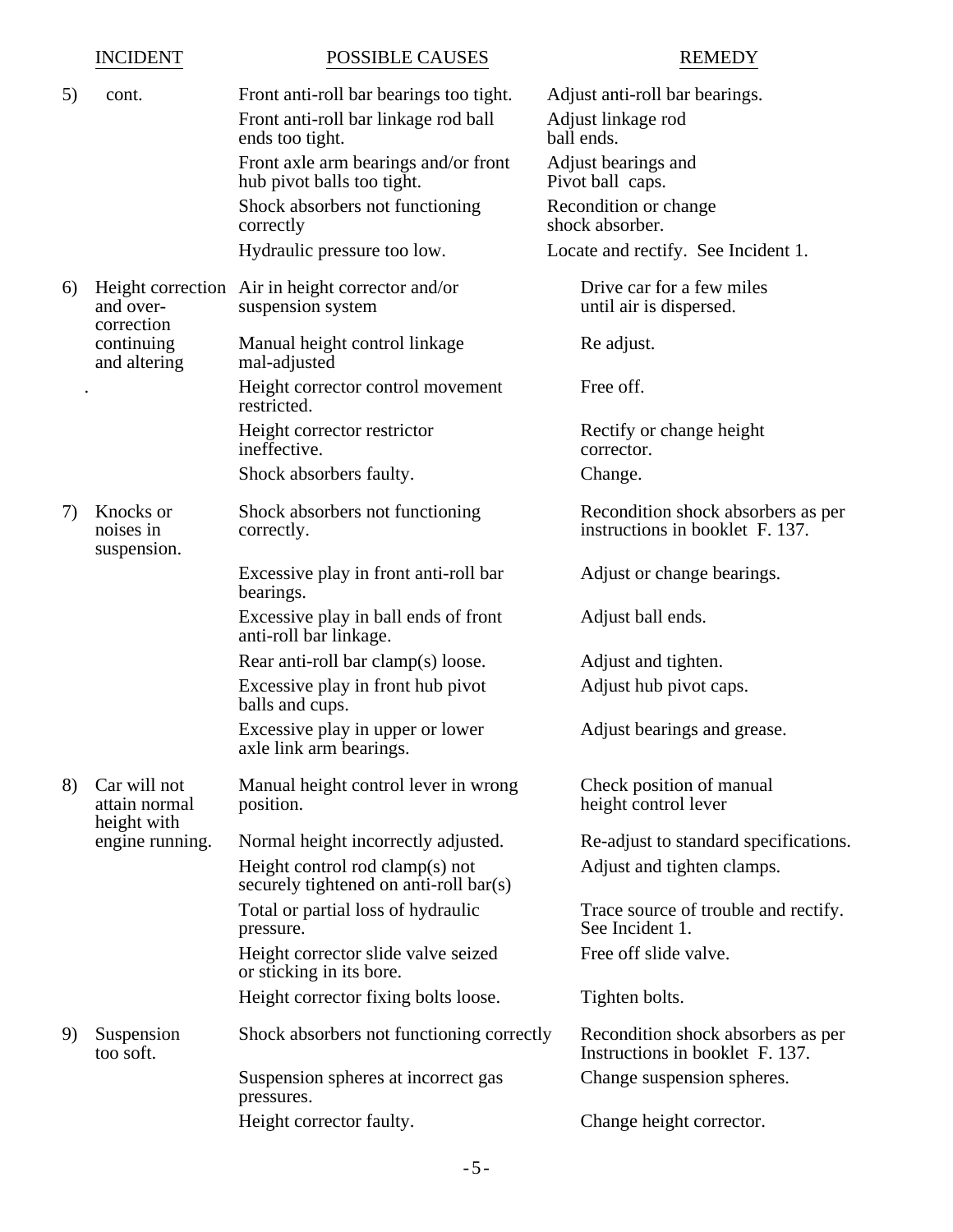### INCIDENT POSSIBLE CAUSES REMEDY 10) Excessive Front anti-roll bar linkage mal-adjusted. Re-adjust. variation<br>between L.H. Front anti-roll bar bearings too tight. Re-adjust. and R.H. side heights Incorrect tyre pressures. Correct. (difference Axle arm distorted Change exceed 3 mm). Body twisted Repair as necessary. Suspension piston sticking in its cylinder. Free off or change. Front hub swivel balls too tight. Re-adjust. **POWER BRAKES** 11) Poor or Hydraulic fluid pressure too low. Trace cause and rectify. See Incident 1. ineffective braking Pressure supply pipe(s) obstructed. Clear obstruction. Brake control unit passages obstructed. Clear obstruction. Brake linings contaminated or worn. Clean or change linings and/or brake pads. Slide valve $(s)$  sticking in brake control unit Free off. Stop light switch incorrectly adjusted Re-adjust or change. or faulty. 12) Harsh or Automatic wear take-up mechanism Check for cause and rectify. fierce braking not functioning. Rear brake shoes clearance to drum Adjust clearance. excessive. Front brake units fitted incorrectly. Align brake pads with brake discs. Rear fixing bolts of front brake unit Tighten fixing bolts. loose. Front anchorage nuts of front brake Tighten nuts. unit loose. Front brake unit silent bloc bushes Change silent bloc bushes. worn. Excessive end play in front brake Adjust by re-shimming. moving carrier. Rear engine mounting securing nuts Tighten engine mounting nuts. loose. Pistons sticking in front brake moving Free off pistons. carriers. 13) Brake squeal Dust in rear brake drums and/or Blow out dust.

bearings. Leading edges of brake linings not Square off. square. Brake drum scored. Skim or change.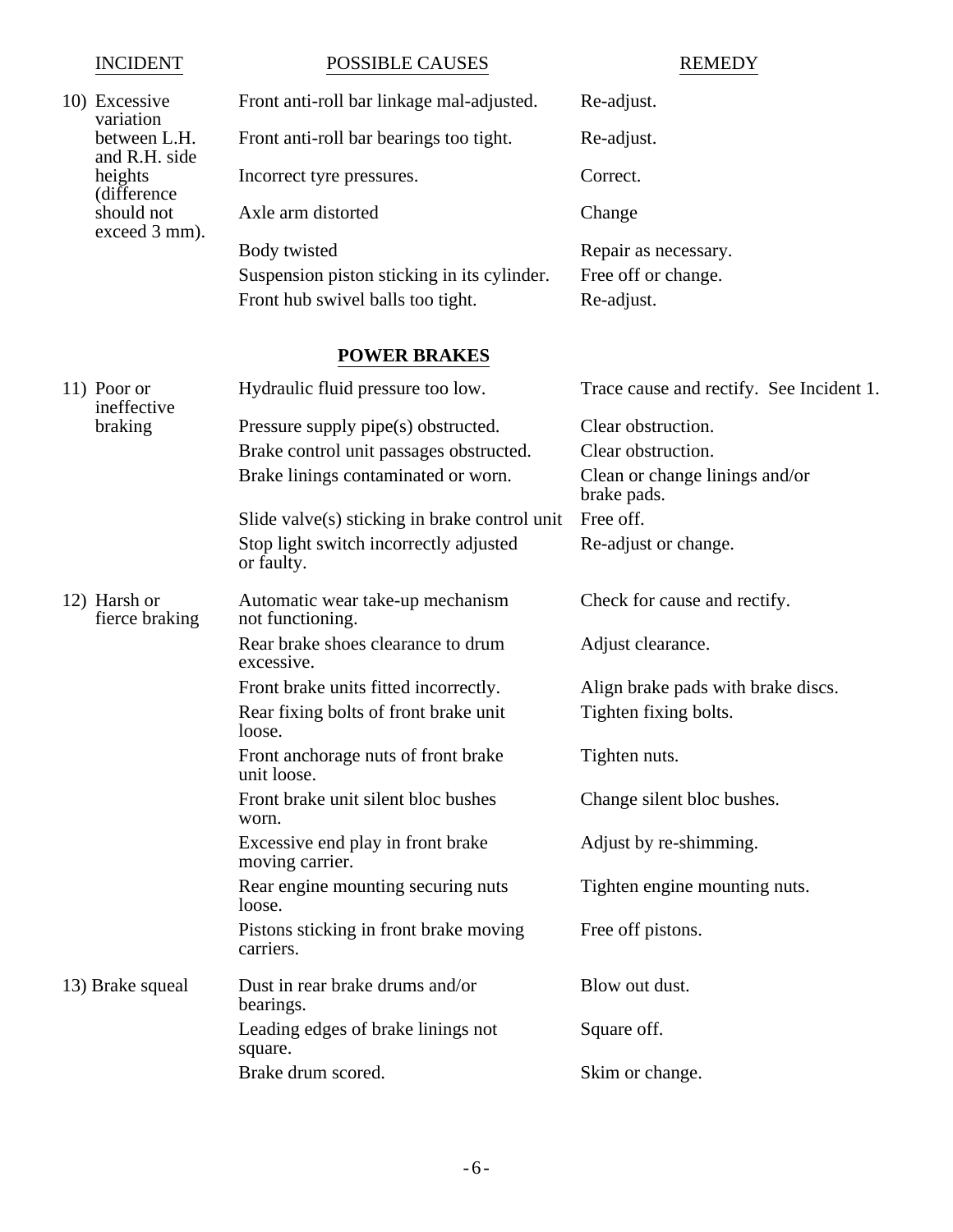#### INCIDENT POSSIBLE CAUSES REMEDY

### **STEERING**

| 14) High pressure<br>low or absent. | General system pressure too low or<br>absent.                                                                                                                                                                                                                                                             | Trace cause and rectify. See Incident 1.                      |
|-------------------------------------|-----------------------------------------------------------------------------------------------------------------------------------------------------------------------------------------------------------------------------------------------------------------------------------------------------------|---------------------------------------------------------------|
|                                     | Internal pressure leaks in power steering.                                                                                                                                                                                                                                                                | Change steering.                                              |
|                                     | Excessive internal leaks in other circuits<br>of hydraulic system.                                                                                                                                                                                                                                        | Refer to Incident 1 and subsequent<br>Pressure check details. |
|                                     | <b>External leaks</b>                                                                                                                                                                                                                                                                                     | Rectify.                                                      |
| 15) Steering wheel<br>oscillates    | Control valves mal-adjusted.                                                                                                                                                                                                                                                                              | Adjust as per instructions in<br>workshop manual.             |
|                                     | Steering column and rack mal-aligned.                                                                                                                                                                                                                                                                     | Align.                                                        |
|                                     | Excessive tightening of rack pressure<br>pad plug.                                                                                                                                                                                                                                                        | Adjust.                                                       |
|                                     | $\sim$ 1 1 1 $\sim$ 1 $\sim$ 1 $\sim$ 1 $\sim$ 1 $\sim$ 1 $\sim$ 1 $\sim$ 1 $\sim$ 1 $\sim$ 1 $\sim$ 1 $\sim$ 1 $\sim$ 1 $\sim$ 1 $\sim$ 1 $\sim$ 1 $\sim$ 1 $\sim$ 1 $\sim$ 1 $\sim$ 1 $\sim$ 1 $\sim$ 1 $\sim$ 1 $\sim$ 1 $\sim$ 1 $\sim$ 1 $\sim$ 1 $\sim$ 1 $\sim$ 1 $\sim$ 1 $\sim$ 1<br>$\sim$ 11.1 | <b>TTIII</b> I                                                |

N.B. Should it be necessary to hold the Steering Wheel hard on extreme lock, and perhaps leave it in that position as for instance when parking, some "kick" or oscillation can occur.

| 16) Steering pulls<br>to left or right. | Front tyres worn at outside tread.                                | Fit new tyres or change road wheels<br>around with rears. |
|-----------------------------------------|-------------------------------------------------------------------|-----------------------------------------------------------|
|                                         | Incorrect tyre pressures                                          | Adjust pressures.                                         |
|                                         | Wheel alignment incorrect.                                        | Adjust track.                                             |
|                                         | Front axle castor angle incorrect.                                | Re-adjust.                                                |
|                                         | Front axle camber incorrect.                                      | Re-adjust.                                                |
|                                         | Variations in front to rear axle<br>centres (axle arm distorted). | Correct or change damaged arm.                            |
|                                         | Centring cam on steering column<br>incorrectly positioned.        | Re-position.                                              |

### **CLUTCH – DS 19**

Before attempting any adjustment, make sure that the engagement speeds are correct. The engagement should be set to give: -

| Idling speed at                               | 550 r.p.m.           |
|-----------------------------------------------|----------------------|
| Clutch Drag at                                | 725 r.p.m. $\pm$ 25. |
| Accelerated Idling at $900$ r.p.m. $\pm 25$ . |                      |

For further details of clutch engagement see Booklet F. 141.

| 17) Clutch engages<br>too fiercely at<br>small throttle | Incorrect setting of initial clutch<br>clearance.                                      | Adjust to 1 mm.                               |
|---------------------------------------------------------|----------------------------------------------------------------------------------------|-----------------------------------------------|
| openings, or<br>when changing<br>gear.                  | Clutch re-engagement control spring<br>incorrectly adjusted.                           | Increase tension of spring.                   |
|                                                         | Foreign matter under the large ball valve<br>in clutch re-engagement control.          | Clean.                                        |
|                                                         | Clutch re-engagement control faulty.                                                   | Change clutch re-engagement control.          |
|                                                         | Centrifugal regulator (later cars) faulty.                                             | Change.                                       |
|                                                         | Clutch control piston (early cars) sticking<br>in its bore in hydraulic gear selector. | Free off or change hydraulic<br>gear selector |
|                                                         | Clutch thrust race sticking on its guide.                                              | Free off.                                     |
|                                                         | De-clutching piston sticking in its bore.                                              | Free off.                                     |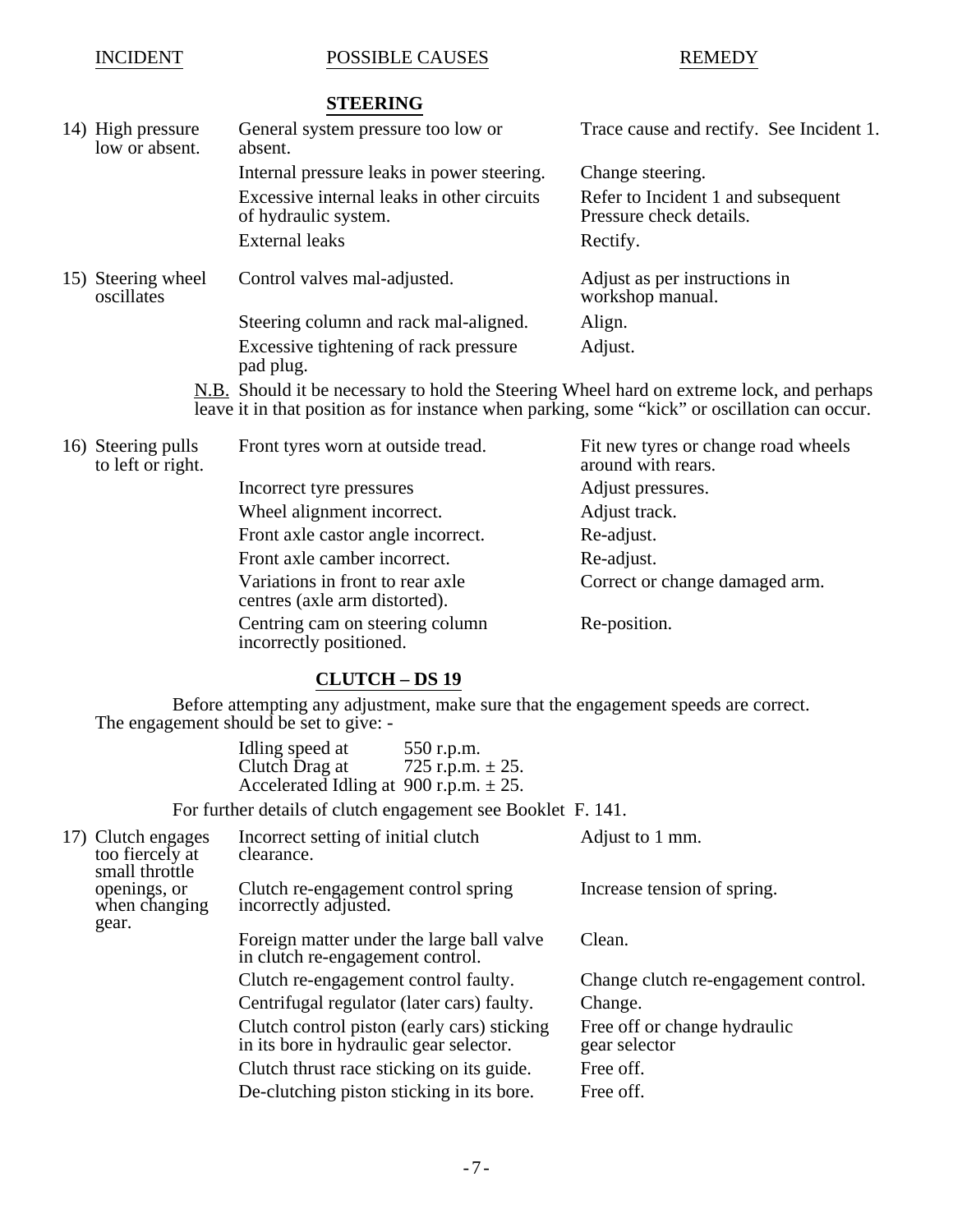| <b>INCIDENT</b>                                             | <b>POSSIBLE CAUSES</b>                                                                                                    | <b>REMEDY</b>               |
|-------------------------------------------------------------|---------------------------------------------------------------------------------------------------------------------------|-----------------------------|
| 18) Clutch engages<br>too slowly at<br>small throttle       | Clutch re-engagement control spring<br>incorrectly adjusted.                                                              | Reduce tension of spring.   |
| openings, or<br>when changing                               | Centrifugal regulator faulty.                                                                                             | Change.                     |
| gear.                                                       | De-clutching piston sticking in its bore<br>(all models).                                                                 | Free off.                   |
| 19) Clutch will not<br>disengage                            | Clutch disc stuck.                                                                                                        | Free off.                   |
| at all.                                                     | Incorrect setting of clutch free play.                                                                                    | Adjust.                     |
|                                                             | Clutch disc linings broken.                                                                                               | Fit new clutch disc.        |
|                                                             | Clutch toggles incorrectly adjusted<br>or broken.                                                                         | Adjust or replace.          |
|                                                             | Clutch thrust race damaged or sticking.                                                                                   | Replace.                    |
|                                                             | Clutch lock lever in "locked" position.                                                                                   | Release.                    |
|                                                             | De-clutching piston stuck in its cylinder.                                                                                | Free off.                   |
|                                                             | Feed pipe to de-clutching cylinder<br>obstructed.                                                                         | Clear.                      |
|                                                             | Clutch re-engagement control obstructed.                                                                                  | Clear.                      |
|                                                             | Centrifugal regulator faulty.                                                                                             | Change.                     |
|                                                             | Clutch operating mechanical linkage<br>broken or bent.                                                                    | Fit new parts.              |
| 20) Clutch drags<br>with engine<br>idling in<br>first gear. | Incorrect adjustment on hydraulic gear<br>selector, or on centrifugal regulator,<br>or idling speed too high.             | Adjust to specified speeds. |
|                                                             | Throttle sticking.                                                                                                        | Free off.                   |
|                                                             | Clutch thrust race sticking or damaged.                                                                                   | Free off or change.         |
|                                                             | Low pressure pump output too high.                                                                                        | Change low pressure pump.   |
|                                                             | Hydraulic gear selector faulty.                                                                                           | Change.                     |
|                                                             | Centrifugal regulator faulty.                                                                                             | Change.                     |
| 21) Clutch fails<br>to engage at<br>$700 - 750$ r.p.m.      | Excessive initial clutch clearance, or<br>incorrect adjustment on hydraulic gear<br>selector or on centrifugal regulator. | Adjust.                     |
|                                                             | Inadequate output from low pressure pump<br>(early cars).                                                                 | Change low pressure pump.   |
|                                                             | Non-return valve defective.                                                                                               | Change.                     |
|                                                             | Clutch thrust race sticking.                                                                                              | Free.                       |
|                                                             | Hydraulic gear selector faulty.                                                                                           | Change.                     |
|                                                             | Centrifugal regulator faulty.                                                                                             | Change.                     |
| 22) Clutch<br>slipping.                                     | Clutch disc linings worn.                                                                                                 | Fit new clutch disc.        |
|                                                             | Incorrect setting of clutch free play.                                                                                    | Adjust                      |
|                                                             | Clutch pressure plate springs weak.                                                                                       | Replace.                    |
|                                                             | De-clutching piston sticking in its bore.                                                                                 | Free off.                   |
|                                                             | Low pressure pump output inadequate.                                                                                      | Change low pressure pump.   |
|                                                             | Air in low pressure pump circuit.                                                                                         | Bleed.                      |
|                                                             | Centrifugal regulator faulty.                                                                                             | Change.                     |
|                                                             | Hydraulic gear selector faulty.                                                                                           | Change.                     |